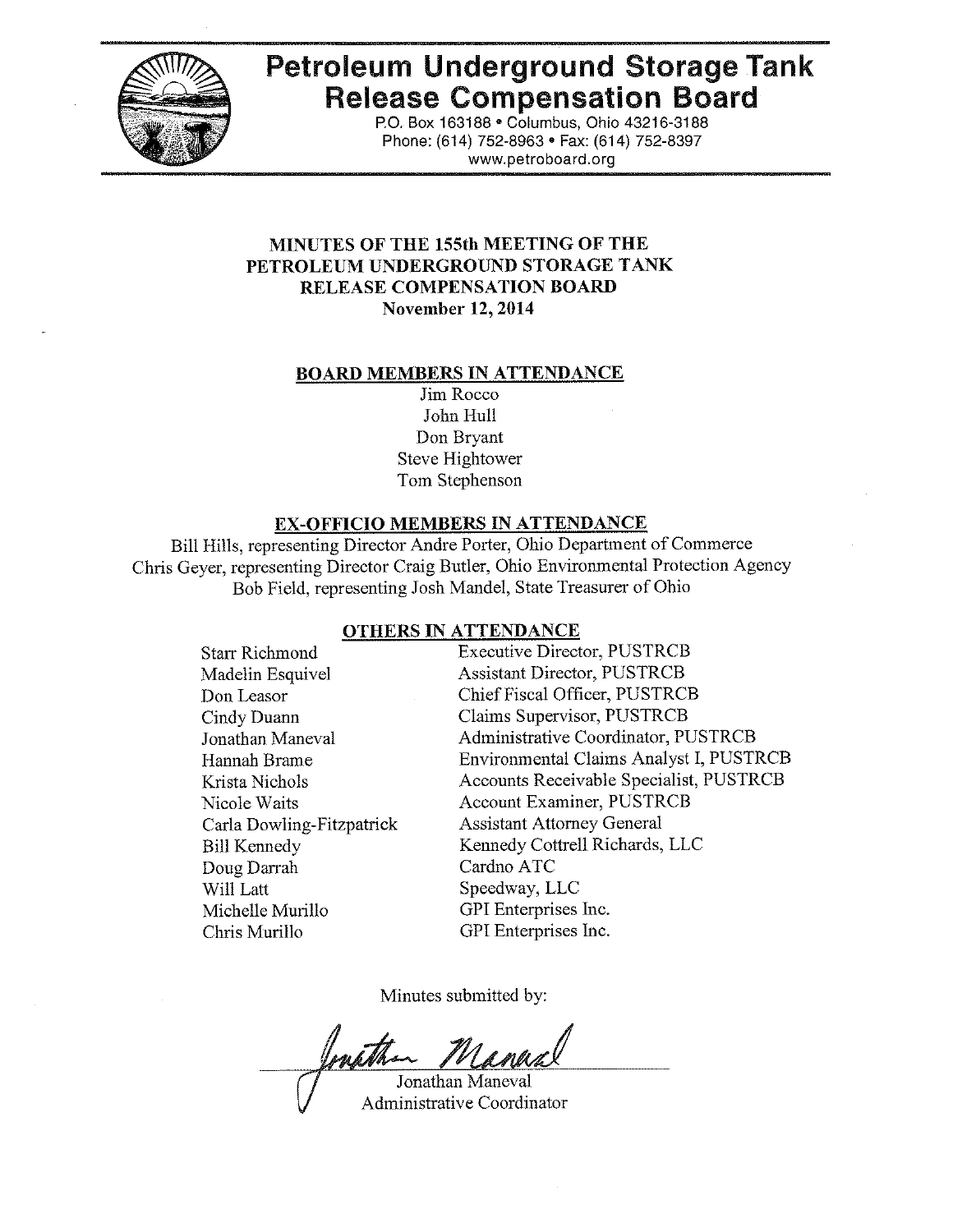## **Call to Order:**

Chairman Rocco convened the one hundred fifty-fifth meeting of the Petroleum Underground Storage Tank Release Compensation Board on Wednesday, November 12, 2014.

The following members were in attendance: Jim Rocco; John Hull; Don Bryant; Steve Hightower; Tom Stephenson; Bill Hills, representing Director Andre Porter, Ohio Department of Commerce; Chris Geyer, representing Director Craig Butler, Ohio Environmental Protection Agency; and Bob Field, representing Josh Mandel, State Treasurer of Ohio.

The following members were not in attendance: Scott Fleming and Cheryl Hilvert.

Chairman Rocco announced that John Hull and Steve Hightower had been reappointed by Governor Kasich. He introduced Don Bryant who was appointed by the Governor to serve as a Board member with experience in pollution liability insurance. Chairman Rocco said that Governor Kasich had also appointed Scott Fleming, an employee of Speedway, to serve as a representative of businesses that own petroleum underground storage tanks, and noted that Mr. Fleming was unable to attend the meeting.

Chairman Rocco introduced Hannah Brame who was recently hired to review claims and perform administrative functions in the claims department.

## **Minutes:**

Chairman Rocco asked if there were any comments or questions regarding the minutes from the September 5, 2014 Board meeting, and there were none. Vice-Chairman Hull moved to approve the minutes. Mr. Hills seconded. A vote was taken and all members voted in the affirmative. The minutes were approved as presented.

## **BUSTR Report:**

Chairman Rocco called upon Bill Hills, Bureau Chief, to present the Bureau of Underground Storage Tank Regulations (BUSTR) report.

Mr. Hills reported that an attorney position and a clerk position have been funded and posted but are in a holding pattern with the Department of Commerce, Office of Human Resources. He said BUSTR hopes the positions will be released after January 1, 2015.

Mr. Hills said the Revolving Loan Fund Program is in place and the loan application is available on BUSTR's website. This fund provides financing to political subdivisions, such as government entities and community improvement corporations, to address the removal of abandoned underground storage tank (UST) systems and other UST assessment and closure activities. He noted the Ohio EPA had recently distributed information about the program to encourage participation in the fund.

Mr. Hills said the previous year's responsible party search program was completed successfully, and another responsible party search program of 110 sites had begun and would be completed by June 30, 2015. This program is used to identify UST owners and operators that are responsible for the investigation and cleanup of petroleum releases from USTs.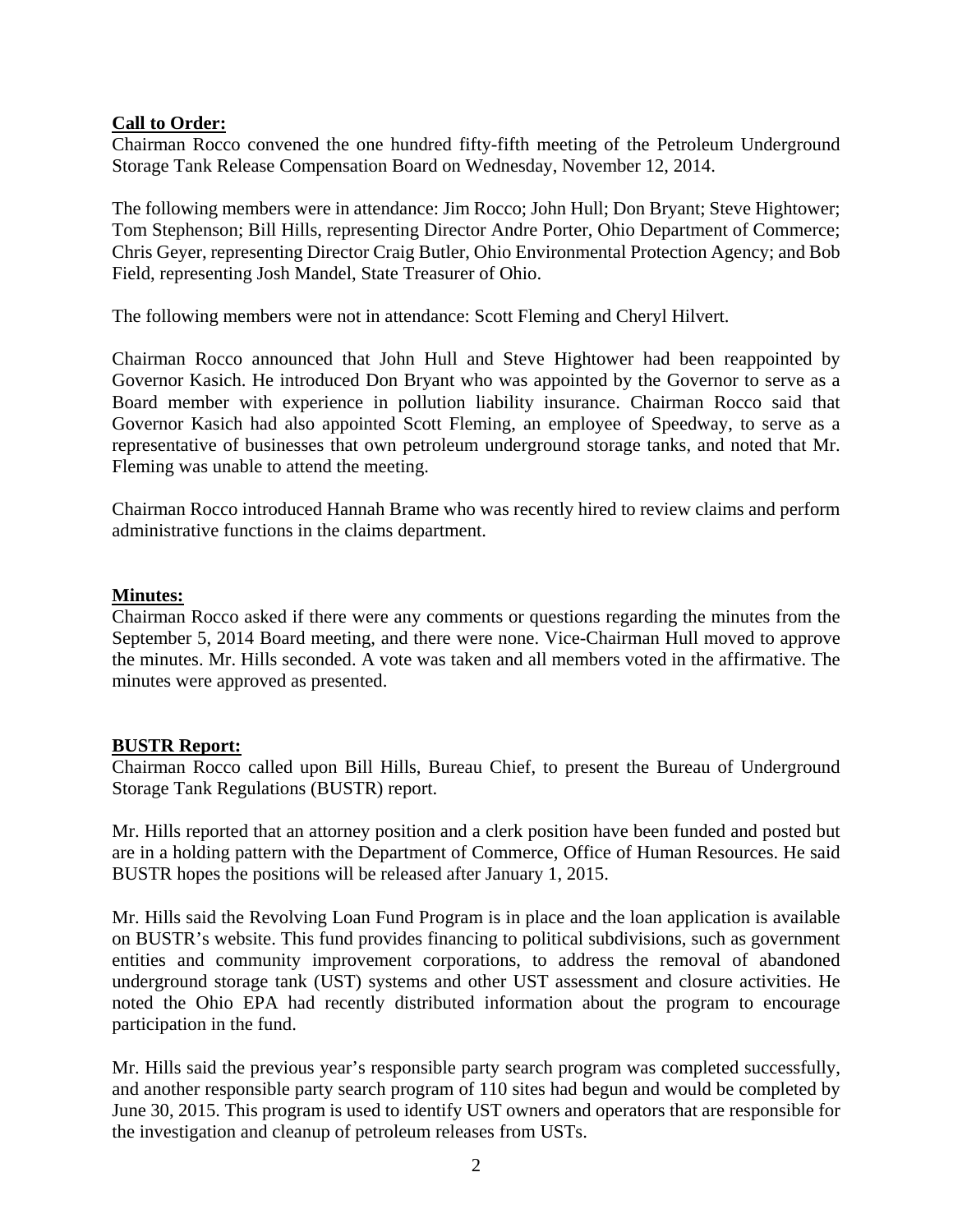Mr. Hills said the UST grant program, which covers the field inspector and release prevention section of BUSTR, received a 12% cut in funding. He said that this cut prevented BUSTR from filling a vacant field inspector position and purchasing new vehicles.

Mr. Hills reported that BUSTR's release prevention and corrective action staff were presenting at the Ohio Petroleum Contractors Association meeting, and that the release prevention staff would be providing additional outreach with a number of different entities in the upcoming months.

Mr. Hills reported for the week ending November 1, 2014, there were 50 new inspections performed for a total of 4,077 inspections for the three-year inspection cycle ending June 30, 2016. He said that five NFAs (no further actions) were generated during this same time period for a total of 47 for the grant cycle ending September 30, 2015.

Mr. Hills stated that, as of November 1, 2014, there were 21,868 registered USTs, and roughly 3,700 owners of 7,437 registered facilities.

## **Financial Report:**

Chairman Rocco called upon Don Leasor, Chief Fiscal Officer, to present the financial reports.

## *Audit Report*

Mr. Leasor stated that a draft copy of the financial statements and supplementary financial information for the years ending June 30, 2014 and 2013 had been distributed to each member.

Mr. Leasor reported that the team from Kennedy Cottrell Richards had completed the in-house portion of the audit; however, due to timing issues, they were unable to conduct a review of the management's discussion and analysis, draft financial statements and accompanying notes prior to the Board meeting. Therefore, he would be presenting the draft of the fiscal year 2014 financial statements and management's discussion and analysis.

Mr. Leasor briefly discussed the draft management's discussion and analysis; the statements of net position; the statements of revenues, expenses and changes in net position; and the statements of cash flows. He briefly explained the fluctuations from the prior year, including the \$3.7 million increase in unrestricted investments, and the \$4.1 million increase in the Board's net position, which is the difference between assets and liabilities. He further reported that as of June 30, 2014, the total estimated claim liability was just over \$29 million. He pointed out that the reserve for unpaid claims increased from fiscal year 2013 by a little over \$1.3 million as a result of claim reimbursements being paid at a rate less than the increase in the ultimate estimated loss.

Mr. Hightower asked why the Board had invested in US treasuries and US callable bonds when the net position is negative. Chairman Rocco explained that the total liabilities includes the reserve for unpaid claims, which is simply an estimate of the claims that the Board can expect to pay for releases that were discovered prior to June 30, 2014. He said from a cash flow perspective, the Fund is in a positive position, but from a liability perspective, the assets are less than the total liability.

Mr. Leasor introduced Bill Kennedy, a representative from the accounting firm of Kennedy Cottrell Richards, and asked him if he had any additional comments. Mr. Kennedy stated that the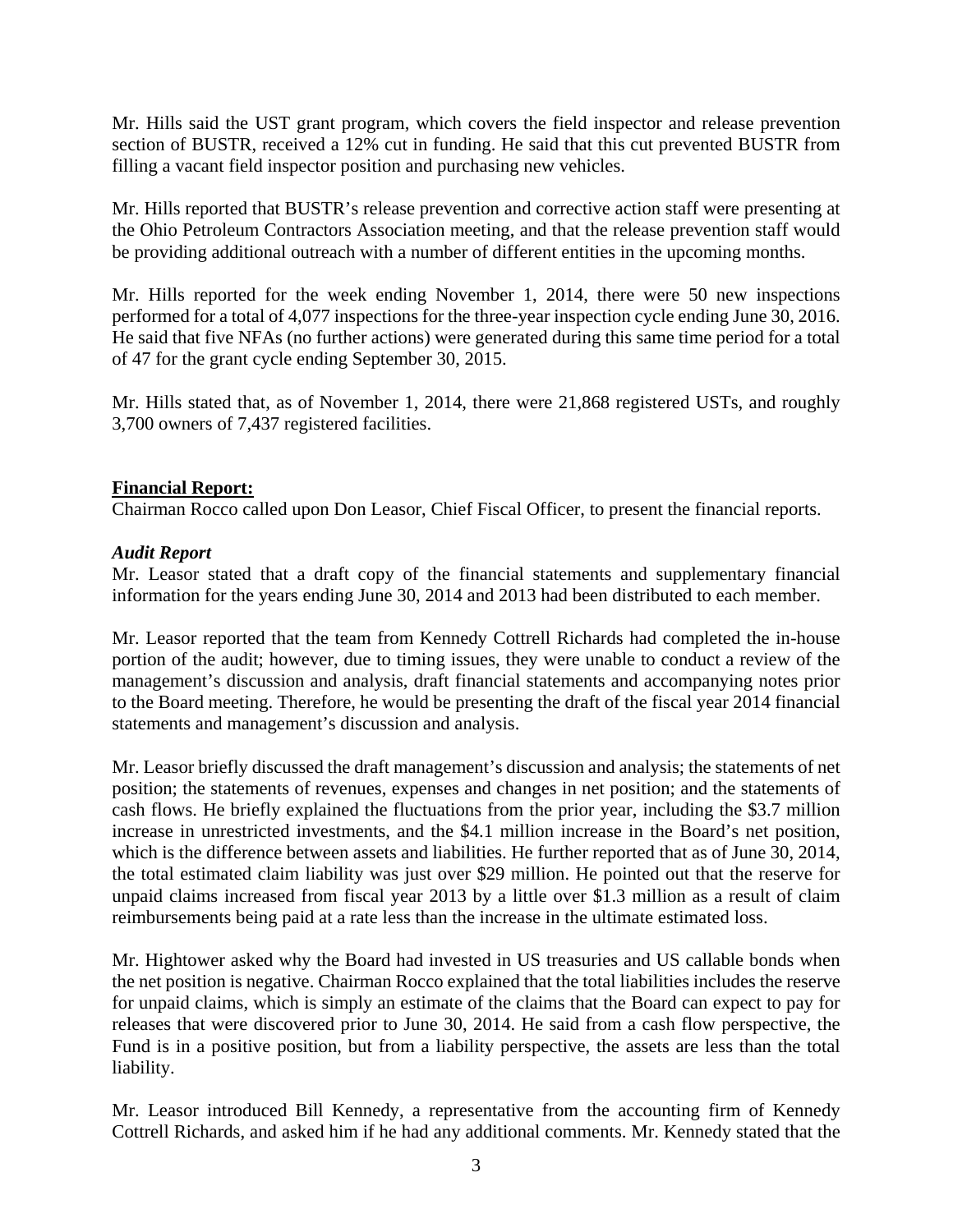firm had completed the majority of its audit work in September and October but had yet to review the draft financial statements. He said at this point there were no findings or deficiencies to convey, and he anticipates there will not be any problems with submitting the report to the Auditor of State before the deadline.

Mr. Leasor said he expects an updated draft to be distributed to the Board's Finance Committee for their review and comment following edits by the accounting firm and the Board's Executive Director, Starr Richmond. Thereafter he anticipates the financial statements to be submitted to the Auditor of State prior to the December 31, 2014 deadline.

Chairman Rocco requested that each member take time to review the draft financial statements, and if there were questions or comments, to contact Mr. Leasor or Ms. Richmond.

# *August and September Financials*

Mr. Leasor said the August and September financials were emailed to each member. He asked if there were any questions or concerns regarding these reports, and there were none.

Mr. Leasor reported as of November 12, 2014, the unobligated account balance is a little under \$22.3 million. He said this amount includes \$14.3 million in STAR Ohio and the \$8 million invested in US treasuries and US agency callable bonds. He said the obligated account balance for the payment of claims is just over \$6.2 million.

Mr. Leasor said tank revenues would be discussed as part of his fee statement statistics report.

Mr. Leasor said the claims expense for September was approximately \$636,000, and to date, approximately \$2,777,000 had been paid for claims for fiscal year 2015.

Mr. Leasor said the operating expenses for September were approximately \$114,000. He pointed out that as of September 30, 2014, temporary services expenses were 56% of the amount budgeted. He said this was due to the use of a temporary service employee to fill an Environmental Claims Analyst I position. He noted that the position was filled permanently by Ms. Brame in September.

Mr. Leasor said as of September 30, 2014, postage expense was 60% of the amount budgeted. He said this was due to postage fees for the final quarter of fiscal year 2014 being paid in August of fiscal year 2015. He said these charges include fees for the annual fee statement mailing which is sent by certified mail.

Mr. Leasor said all other expenses are where they should be at this time in the fiscal year.

# *Fee Statement Statistics*

Mr. Leasor said as of November 10, 2014, the per-tank fees collected were approximately \$11.4 million, which represents 97% of the billed amount. He said between July 1, 2014 and November 10, 2014, approximately \$109,000 was collected for prior year fees, net of refunds of \$72,150.

Mr. Leasor said for program year 2014, fees for about 15,900 tanks were billed at the standard deductible (\$55,000) per-tank fee and for about 5,500 tanks at the reduced deductible (\$11,000) per-tank fee. Mr. Leasor said as of November 10, 2014, the number of tanks for which fees have been paid at the standard deductible rate is a little over 14,900 and fees for over 5,500 tanks have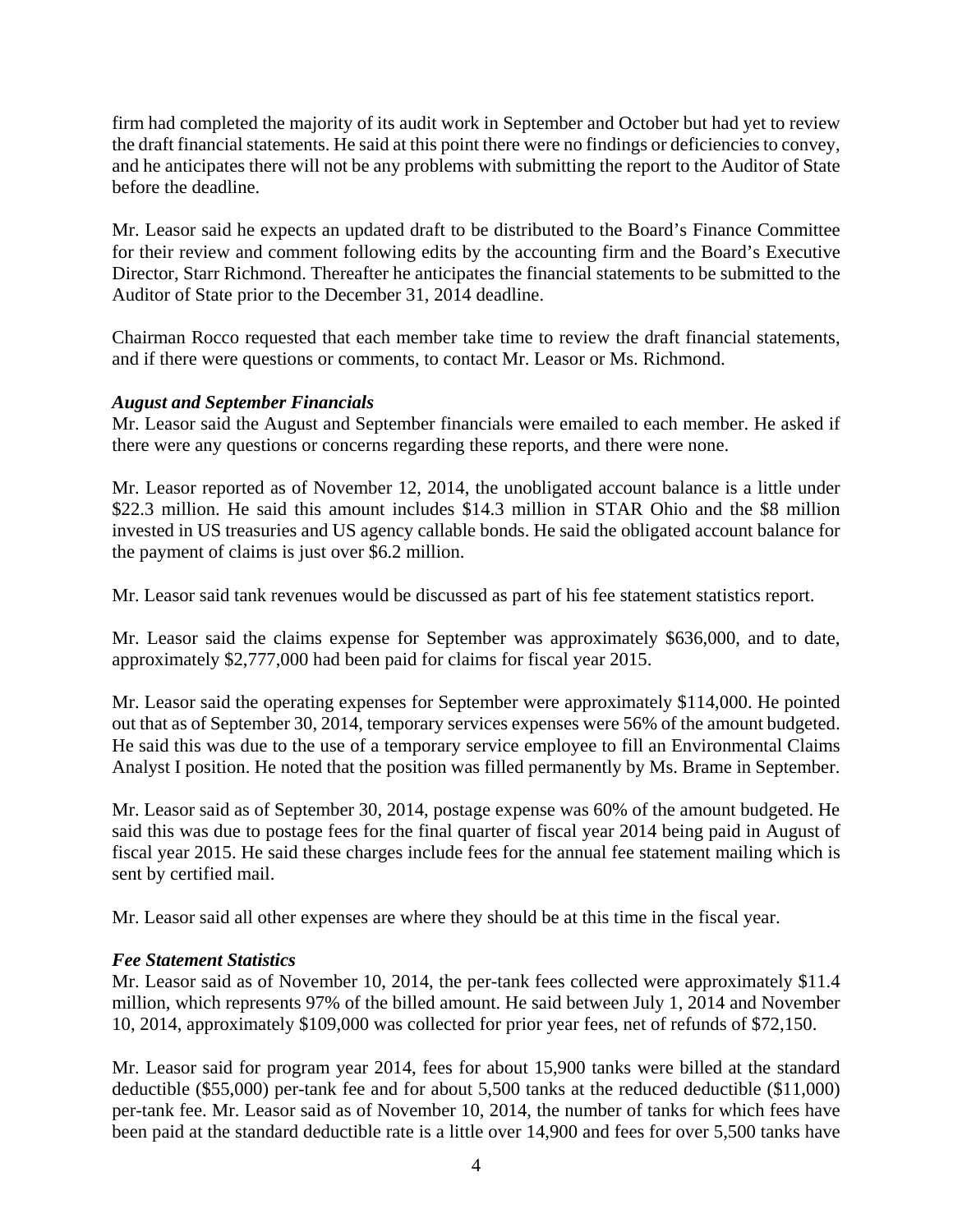been paid at the reduced deductible rate. He said fees for a total of 20,407 tanks were paid by 3,199 owners. He said this compares to fees being paid for 20,476 tanks by 3,279 owners for the same period of time in the previous fiscal year.

Mr. Leasor said for the 2013 program year, fees have been paid for a total of 20,850 tanks by 3,298 owners.

Mr. Leasor stated the \$11.5 million collected to date represents 97% of the \$11.9 million budgeted for program year 2014. He said the 2014 program year's fees have been paid for 20,407 tanks, which is 99% of the tanks anticipated to be assured.

# **Compliance and Fee Assessment Report:**

Chairman Rocco called on Madelin Esquivel, Assistant Director, to present the compliance and fee assessment report.

Ms. Esquivel said as of October 31, 2014, refunds totaling \$78,224 have been paid to 77 owners for the 2014 program year, which began July 1, 2014. She said a total of \$18,225 was used to offset prior years' outstanding fees. She said the combined amounts represent 43% of the \$225,000 refund goal set for the 2014 program year. She said the amount of refunds pending totals \$1.3 million.

Ms. Esquivel said as of October 31, 2014, a net total of \$32,703 had been collected by the Attorney General's Office and Special Counsel.

Ms. Esquivel said as of October 31, 2014, 115 accounts totaling \$169,540 have been certified to the Attorney General's Office for collection. She said that this amount represents delinquent fees that were identified as a result of reconciling inactive accounts. She said the next certification will occur in January 2015 and will include any unpaid 2014 program year's fees.

Ms. Esquivel said six Orders Pursuant to Law and one Determination to Deny a Certificate of Coverage are under appeal. She said all appeals are currently under review.

Ms. Esquivel said that three Ability to Pay Applications are pending review. The Ability to Pay program allows former UST owners experiencing financial difficulty to apply for and receive a determination of their ability to pay delinquent fees.

Ms. Esquivel reported that 2014 program year Applications for Certificates of Coverage were mailed to 3,439 owners. She stated as of October 31, 2014, Certificates of Coverage have been issued to 2,968 owners. She said there are 274 Applications for Certificates of Coverage currently in process, 55 unresolved Pending Denials and six unresolved Determinations to Deny a Certificate of Coverage.

Ms. Esquivel stated that there are 56 uncashed refund checks, totaling \$53,846. She said that a new process was instituted to obtain additional information from owners when it is needed to process a refund. She said a request for any necessary information will be sent via certified mail, followed by a second request if no response is received. She said that these notices will set forth deadlines for the owner to respond, and if no response is received, the pending refund will be reversed, and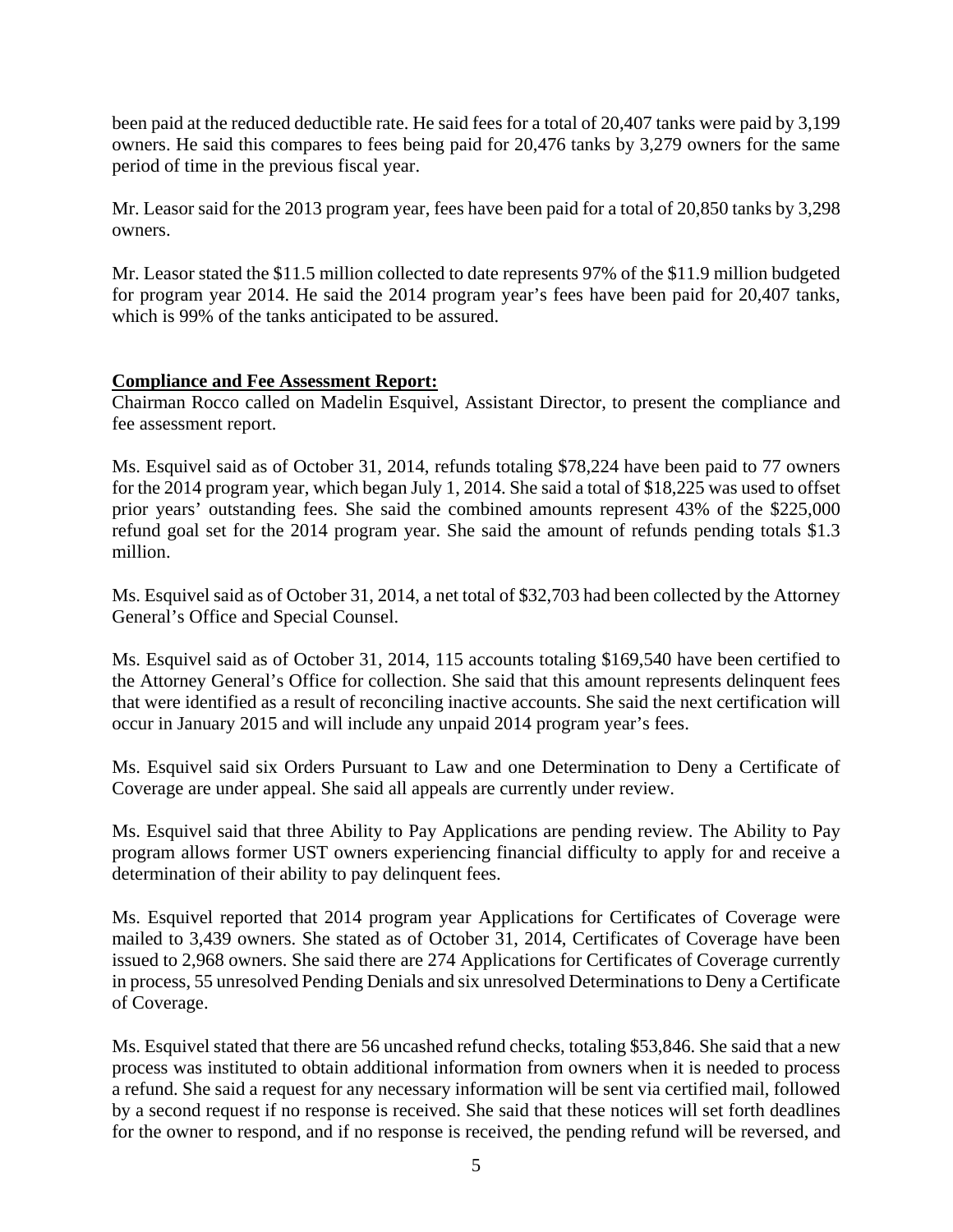the monies placed back onto the owner's account. She said that more information has been requested from seven owners for pending refunds totaling \$9,550 using this new procedure.

## **Claims Report:**

Chairman Rocco called on Cindy Duann, Claims Supervisor, to present the claims report.

Ms. Duann said as of November 3, 2014, the current total maximum liability of in-house open claims is \$29.6 million. She said using the historical claim payout ratio of 75%, the actual anticipated claim liability of unpaid in-house claims is about \$22 million.

Ms. Duann reported that as of November 3, 2014, 76% of the Fund eligible sites with claims settled had received no further action status with an average cleanup cost of \$130,300 per site. She said after applying the deductibles and removing the disallowed costs, the average payout per closed site was \$70,100. She pointed out that sites cleaned up exclusively under BUSTR's risk based corrective action rules (RBCA rules) had an average cleanup cost of \$72,000 per site.

Ms. Duann said that within the last 12 months, a total of 108 Fund eligible sites were issued no further action status. She said in comparison, only 70 Fund eligible sites had been issued no further action status in each of the previous two years.

Ms. Duann said as of November 3, 2014, there were 1,694 open claims with total face value above the deductible pending review, and a total of 18 claim settlement determinations were under appeal.

Ms. Duann reported that during the last four months, the Board received an average of 66 claims per month, and an average of 75 claims were settled or closed during these months. She said the claim settlement payment offer for these claims totaled \$2.43 million with an average claim payout of 78% of the net value. She said the number of claims received so far this program year is lower in comparison to previous years.

Ms. Duann said that during the last four months, 28 eligibility applications were received and during that same period 26 eligibility determinations were issued. She said that 25 determinations granted eligibility to claim against the Fund. She said as of November 3, 2014, there were 14 eligibility applications under review and three eligibility applications under appeal.

Ms. Duann said as of November 3, 2014, 50 requests for cost pre-approval had been received in the 2014 program year, and 54 cost pre-approval notifications were issued. There are 34 cost preapproval requests currently pending review.

Chairman Rocco asked how many sites were still undergoing cleanup under pre-RBCA rules. Ms. Duann said she did not know the exact number, but didn't believe it to be many sites.

## **Adoption of Rules:**

Chairman Rocco stated that the Board's proposed amended and new rules were put on JCARR's (Joint Committee on Agency Rule Review) consent agendas and hearings were conducted. No testimony or comments were made at these hearings.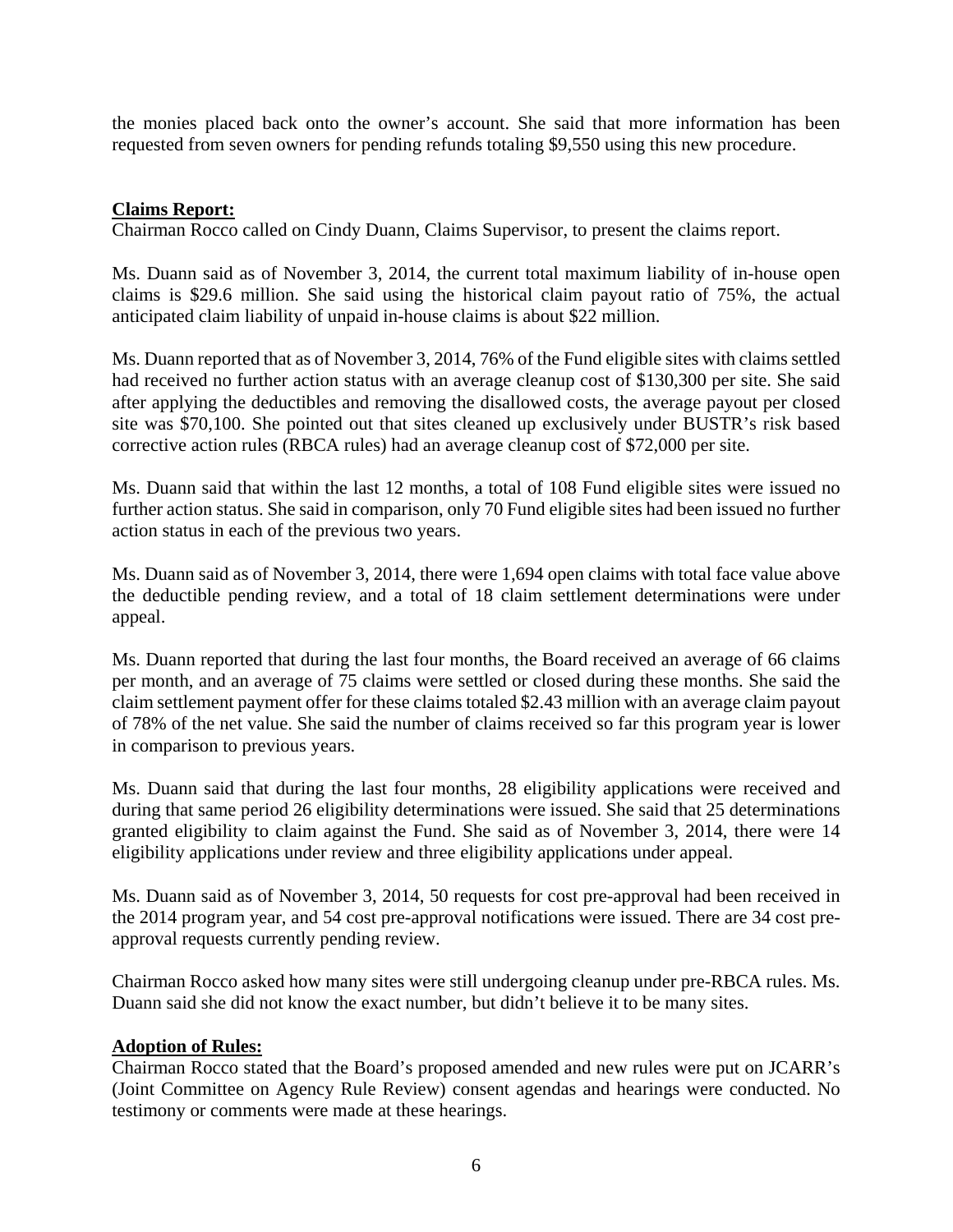Chairman Rocco requested a motion to adopt amended rules 3737-1-02, 3737-1-03, 3737-1-08, 3737-1-09, 3737-1-09.1, 3737-1-12, 3737-1-12.1, 3737-1-16, 3737-1-17, 3737-1-18, 3737-1-19, 3737-1-20 and 3737-1-21; and to adopt the final form of new rules 3737-1-04, 3737-1-04.2, 3737-1-22, and 3737-1-23 as they were presented at the public hearing of the Board on September 5, 2014, and to set an effective date of January 1, 2015, for these rules. Vice-Chairman Hull so moved. Mr. Geyer seconded.

Chairman Rocco asked if there were any comments or questions regarding the rules and there were none. Chairman Rocco called for a roll call. The following members voted in the affirmative: Messrs. Rocco, Hull, Bryant, Hightower, Stephenson, Hills, Geyer and Field. There were no nays. The motion passed.

# **Finance Committee Report:**

Chairman Rocco said that immediately prior to the Board meeting the Finance Committee met to review the Fund's five-year financial projections and to discuss the annual per-tank fee and deductible amounts for the upcoming program year. He said that as a result of these discussions, the committee had two recommendations for the Board.

Chairman Rocco said the first recommendation of the committee is to reduce the annual fee in the amount of \$100 per tank for the upcoming program year, and the second recommendation is to perform a study evaluating the deductible amounts, and the impact that reducing the deductible amounts would have on the Fund's long-term liability. He said that most of the committee agreed that a reduction of the deductible amounts was appropriate, but further analysis was needed. He said that the committee will meet again prior to the January 14, 2015 Board meeting to review additional statistical data concerning deductible changes, specifically to begin looking at how much the long-term liability would increase if the deductible amounts are lowered. He reminded members that the standard deductible is currently \$55,000, the reduced deductible is \$11,000, and that only owners of six or fewer USTs may elect reduced deductible coverage.

A Pro-Forma Operating Statement was distributed to the Board members, and Chairman Rocco called upon Mr. Leasor to present it to the Board.

Mr. Leasor explained that the statement was prepared using certain assumptions detailed on page one of the statement. These assumptions include a \$100 per-tank fee decrease beginning with fiscal year 2016, current year budget amounts, estimates of future revenues and expenses based on historical revenues and expenses of the Fund, and an estimate of the unpaid reimbursement liability of the Fund.

Mr. Leasor said that the second page of the pro-forma shows projections for fiscal years 2015 through 2019. He said that based on the assumptions, at the end of fiscal year 2019, the Fund will have an unobligated ending balance of \$23.5 million and an estimated claim liability of \$3.7 million. He noted that each year the unobligated ending balance would decrease as a result of the lower fee revenues. He also pointed out that an additional \$500,000 in claims is projected to be processed in the 2017 through 2019 fiscal years due to the proposed hiring of a fifth Environmental Claims Analyst. Funding for this position was requested through the biennial budget process.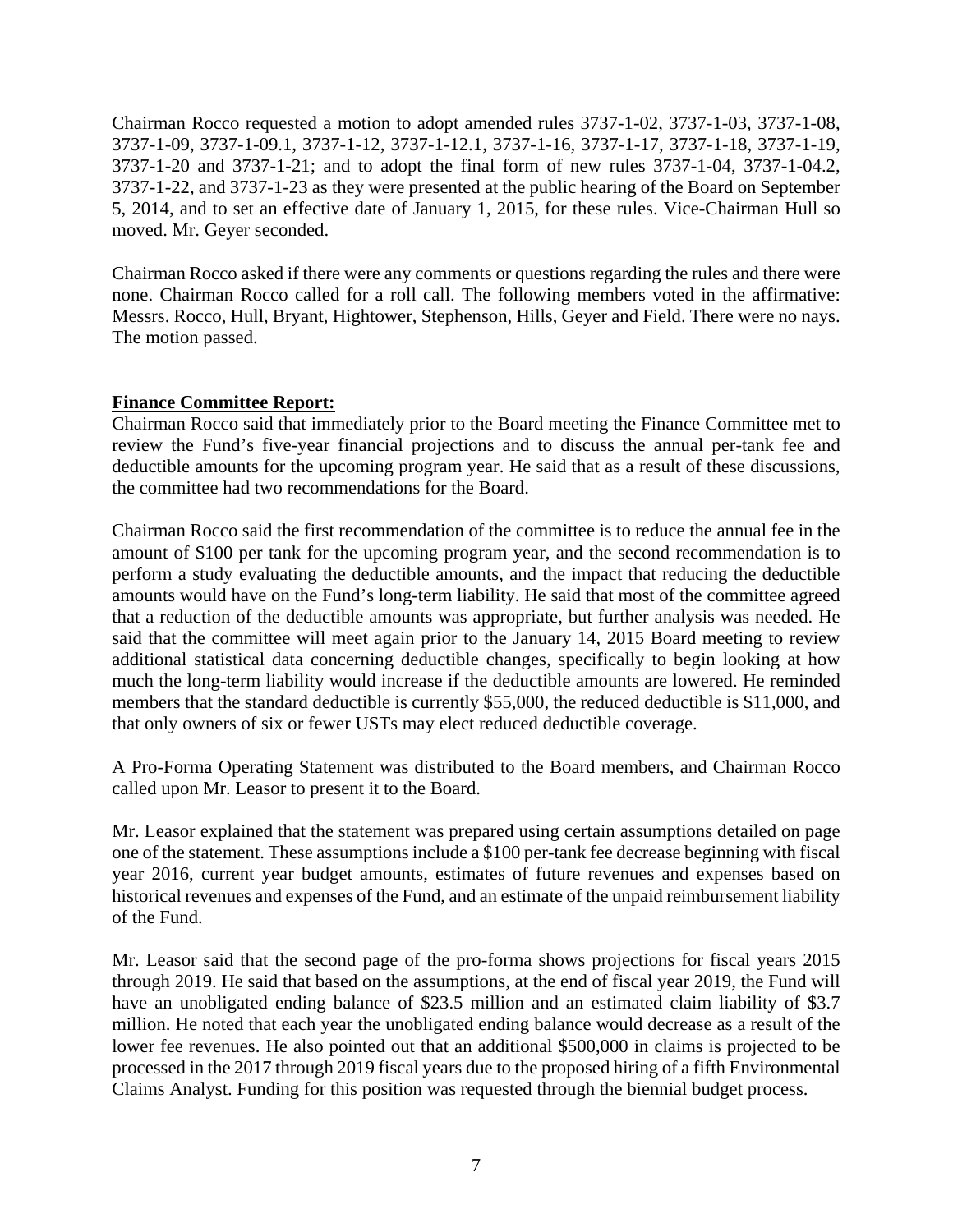Chairman Rocco noted that if the annual fee for the standard deductible was changed to \$400 per tank, the annual fee for the reduced deductible will change to \$600 per tank. Following a short discussion, Chairman Rocco requested a motion to adopt the recommendation of the Finance Committee to amend paragraph (I) of Ohio Administrative Code 3737-1-04 to decrease the annual fee from \$500 per tank to \$400 per tank, and to correct the typographical errors in paragraphs (E) and (F). Vice-Chairman Hull so moved. Mr. Geyer seconded. A vote was taken and all members voted in the affirmative. The motion passed.

#### **Old Business:**

## *Chevron Settlement Agreement and Release*

Chairman Rocco called upon Ms. Richmond to present the Chevron Settlement Agreement and Release to the Board.

Ms. Richmond explained that the Board had previously voted to grant Vice-Chairman Hull the authority to execute the Settlement Agreement and Release with Chevron, and that no additional vote was required, but Vice-Chairman Hull requested that the agreement be placed on the agenda so the Board members would have the opportunity to see its terms, discuss it and have any questions answered. Ms. Richmond then asked Carla Dowling-Fitzpatrick, Assistant Attorney General, to briefly summarize the agreement.

Ms. Dowling-Fitzpatrick highlighted the recitals and terms of the agreement, pointing out that the Board's contention is that Chevron falsely claimed it did not have insurance to pay for cleaning up sites contaminated by petroleum UST releases throughout Ohio and that Chevron obtained payments through its insurance carriers for remediation costs at sites for which it had also filed claims and received reimbursement from the Fund. She said that Chevron believes that the claims filed against the Fund were in compliance with the law, and that it was entitled to the payments it received from the Fund regardless of any recoveries or coverage from private insurance.

Ms. Dowling-Fitzpatrick said that in order to settle the dispute without legal action, Chevron agreed to pay the Board \$2.9 million in exchange for a release and covenant not sue. In accordance with the agreement, any in-house claims and future claims submitted by Chevron will be settled through the normal claims process.

Chairman Rocco thanked Vice-Chairman Hull, Ms. Richmond and Ms. Dowling-Fitzpatrick for their work through the difficult negotiation process, and congratulated them on obtaining a favorable settlement on behalf of the Board and Ohio's tank owners.

## *Suspending Claim Review*

Chairman Rocco said that as a result of recent legal proceedings involving the Board and certain responsible persons, a question has been raised as to whether it is appropriate to continue to review and settle claims submitted by a responsible person, when the Board has authorized the filing of a complaint against that responsible party for improperly receiving compensation from the Fund. He suggested that the Board take a position that when a complaint has been filed, that the review of claims related to the litigation be suspended until such time that the litigation is settled or has otherwise ended.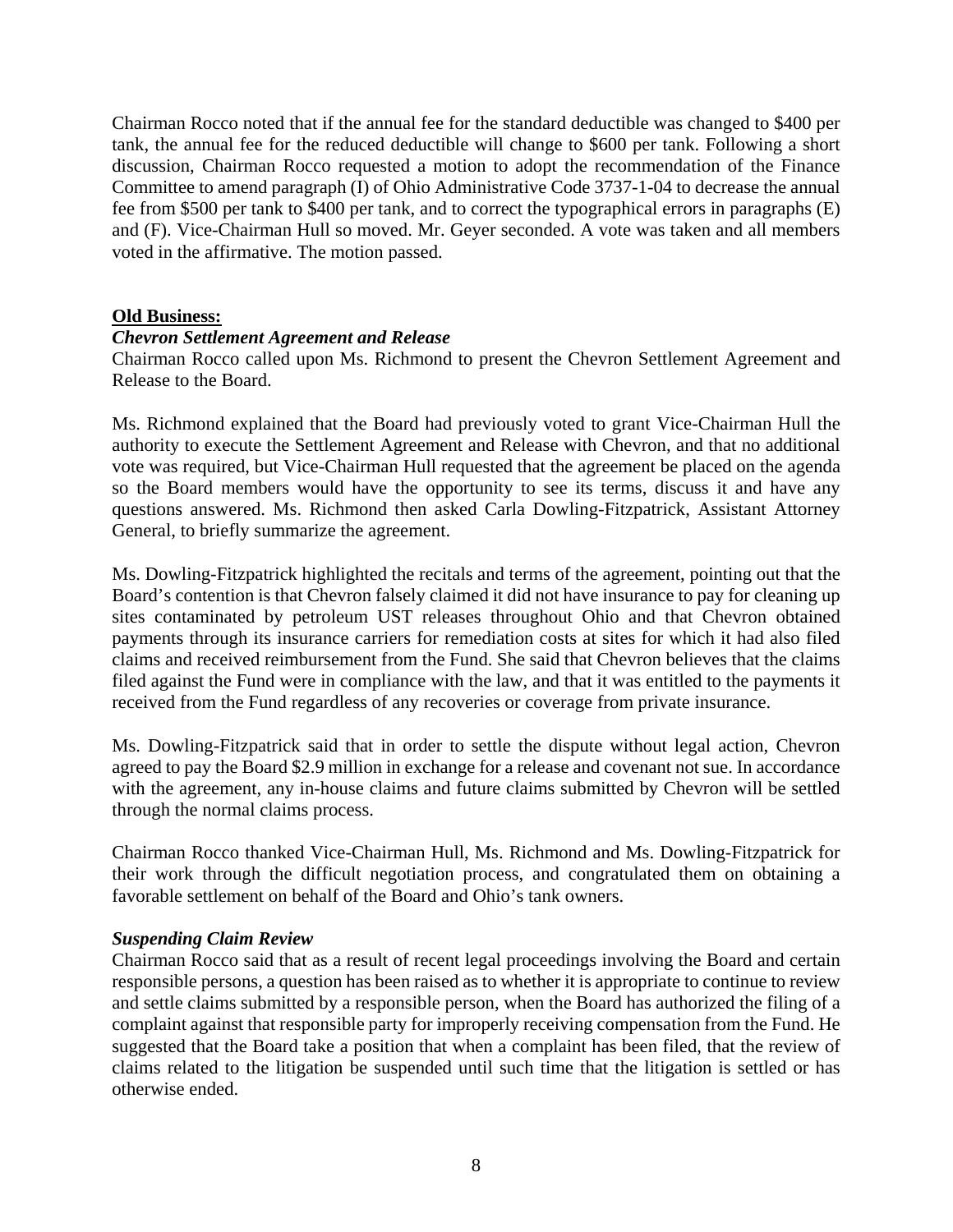Assistant Attorney General, Ms. Dowling-Fitzpatrick pointed out that when a complaint is filed, the voluntary payment rule may apply and any claim payments paid voluntarily with the full knowledge or belief that the money was undeserved or unlawful may not be recoverable. She said that even if the jury or the court would decide in the Board's favor, there may be no obligation by the responsible person to return monies paid for claims subsequent to the filing of the complaint.

Mr. Geyer questioned whether a party could sign a waiver that would allow the claims to be processed with the understanding that the voluntary payment rule would not apply. Ms. Dowling-Fitzpatrick said that she did not believe it is something that can be waived. Vice-Chairman Hull questioned whether the claims being paid while the parties are in settlement negotiations might also be subject to the voluntary payment rule. Ms. Dowling-Fitzpatrick stated that she believes they are not subject to the rule.

During the Board's discussion, a concern arose regarding petroleum contaminated sites where ongoing remediation is being performed by someone other than the responsible party, such as subsequent owners of the sites, and whether suspending claims review would adversely impact cleanup at these locations. Chairman Rocco pointed out that the suspension of claims review would not suspend the corrective action requirements of the State Fire Marshal, and that cleanup should continue to be performed in accordance with the law.

Mr. Geyer said that if a small tank owner is performing cleanup under assignment, and is reliant upon reimbursement from the Fund, that it is likely the tank owner would stop corrective actions when the money dried up. Vice-Chairman Hull stated that if unlawful claims are paid, even through direct pay to a party performing cleanup under assignment, and the Board has no ability to recover these claim payments, then the financial burden to pay the claims has been unjustly passed on to the tank owner community. He said from a fiduciary standpoint, the Board has an obligation to make claim payments only to those persons that are complying with the rules and regulations.

Mr. Stephenson suggested that the Board decide whether it is appropriate to suspend the review and payment of claims at the time the Board votes to authorize the filing of a complaint. He said this would provide the Board with the opportunity to more fully understand the facts surrounding the case and to assess and evaluate whether the impact of suspending claims review is justified. He said in his opinion this would be a preferential solution than a broad decision to suspend claims review in all cases when the Board files a complaint.

After a lengthy discussion, Chairman Rocco suggested that due to the complexity of contractual arrangements involved with sites where the responsible person has assigned the cleanup to another party as part of a purchase agreement, that the matter be tabled until the Chairman, Vice Chairman, Executive Director and Assistant Attorney General had more time to review the issues involved, to research options surrounding the voluntary payment rule, and to address the concerns raised by the Board members. There were no objections.

# **New Business:**

## *Hardship Applications*

Chairman Rocco called upon Ms. Richmond to present the hardship applications.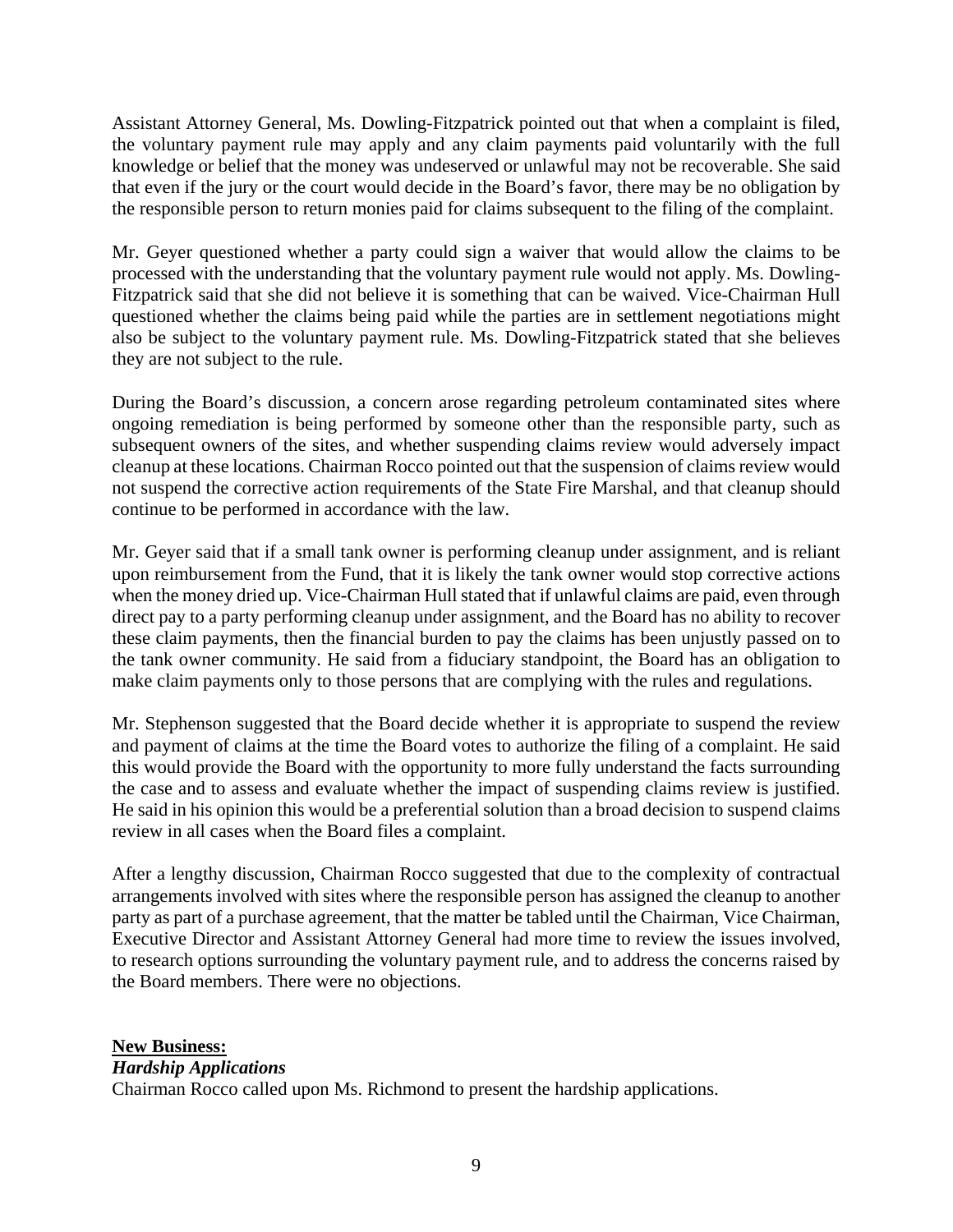Ms. Richmond stated that the Board's rule 3737-1-08 provides for an owner experiencing financial hardship to apply for hardship status with the Fund. She said granting hardship status allows for the acceleration of the review of the claims submitted by the owner. Ms. Richmond noted that granting hardship status does not increase the amount of reimbursement to the tank owner. She stated by accelerating the review of the claim, it reduces the financial burden the owner would experience if the claims were reviewed and settled in the normal course of business. She said, once granted, the hardship status remains in effect for a one-year period and at that time, the owner may reapply for hardship status.

Ms. Richmond stated that in determining hardship status, the application and a minimum of two years of income tax records are reviewed. She said, in addition, a U.S. Environmental Protection Agency (EPA) financial capacity test is used to evaluate the owner's cash flow and determine if the owner is able to carry debt, in which case, the owner could finance the costs of corrective actions over time.

# **Claim # 4808-0001/02/02/90, Owner – Harold Saurers d/b/a Rod Kick Marathon**

Ms. Richmond said that Mr. Saurers is requesting hardship status for claims associated with a release discovered in February 1990 at 1020 Spruce Street in Wooster. She said this is his fourth request for hardship status, and to date, the Fund has paid over \$72,600 for corrective action costs at the release site. She noted there are currently no unsettled in-house claims associated with this release. She said corrective action costs for the next 12 months are anticipated to be \$50,000.

Ms. Richmond said based on the information provided in the application, Mr. Saurers' annual household expenses and debt payments exceed his annual income, which is from a fixed annuity and social security benefits. She said he has limited personal assets, including real estate and automobiles. He is the sole shareholder in a corporation, Wooster Ignition, however, the corporation has broken even or operated at a slight loss in recent years. Ms. Richmond said based on the U.S. EPA financial capacity test, it is highly unlikely that Mr. Saurers has the ability to afford the corrective action costs anticipated to be incurred in the next 12 months.

Ms. Richmond recommended the Board approve the application and grant hardship status to Mr. Saurers. Vice-Chairman Hull so moved and Mr. Hills seconded. A vote was taken and all members voted in the affirmative. The motion passed.

# **Claim # 19924-0001/05/06/14, Owner – P&W Properties, LLC d/b/a Route 22 Sunoco**

Ms. Richmond said that P&W Properties, LLC is the responsible person for a 2013 release that occurred at 521 Lincoln Avenue in Lancaster. She said Donald and Cindy Husband are the only members of P&W Properties, LLC, which owns the property at 521 Lincoln Avenue, and P&W Properties' only income is the rent payments it receives from Route 22 Enterprises, LLC. She noted that Mr. and Mrs. Husband also own Route 22 Enterprises, LLC, which operates the business located on the property.

Ms. Richmond said that, as the owners, Donald and Cindy Husband are requesting the Board grant hardship status, and this is the first request for hardship status. She noted that there are no open claims in house.

Ms. Richmond said the anticipated corrective action costs for the next year are \$30,000. She said that according to a conversation with Mrs. Husband, Route 22 Enterprises is paying for the costs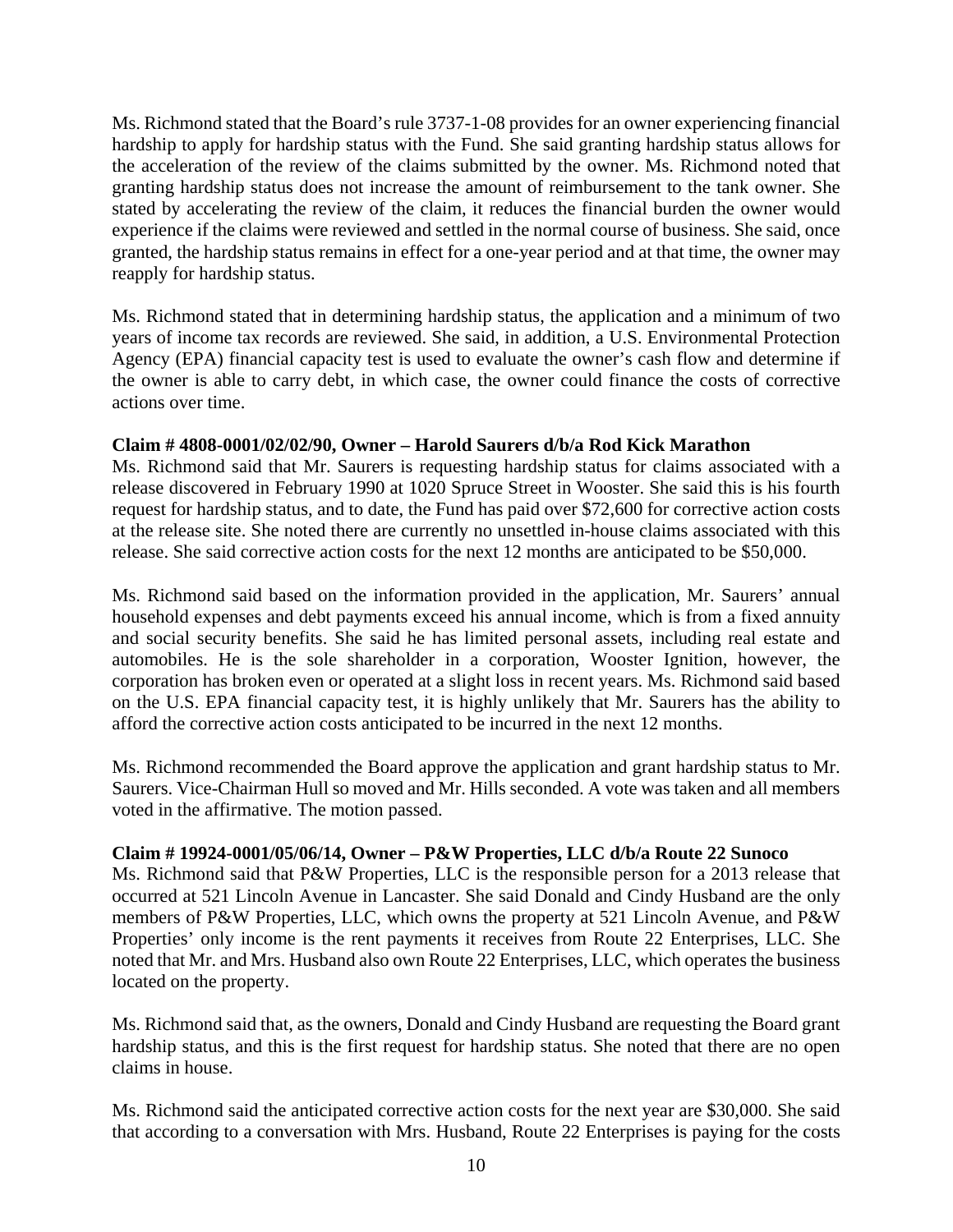of remediation. However, this \$30,000 in anticipated corrective action costs exceeds Route 22 Enterprises' reported taxable income for the past four tax years. In addition, the U.S. EPA financial model for corporations, known as ABEL, estimates a less than 50% probability that Route 22 Enterprises can afford \$30,000 in corrective action costs. Based on the results of the ABEL model and given that there is currently insufficient cash flow to self finance the anticipated corrective action costs, Ms. Richmond recommended the Board approve the application and grant hardship status. Mr. Geyer so moved and Vice-Chairman Hull seconded.

Mr. Hightower pointed out that according to their application, it appeared that the Husbands have significant assets, including numerous properties. Mr. Leasor said that although the application included information concerning the Husbands' personal assets, only the assets of the corporation may be used in the analysis to determine whether the responsible person has the ability to self finance the corrective action costs. After a short discussion, a vote was taken and the following members voted in the affirmative: Messrs. Rocco, Hull, Bryant, Stephenson, Hills, Geyer and Field. Mr. Hightower abstained. The motion passed.

## **Certificates of Coverage – Ratifications:**

Chairman Rocco called upon Ms. Richmond to present the lists of owners who have either been issued or denied a Certificate of Coverage for ratification by the Board.

Ms. Richmond said the lists behind Tabs 11 and 12 are listings of facilities that, since the September Board meeting, the owner had been issued or denied a program year 2013 or 2014 Certificate of Coverage.

Ms. Richmond said the process used to review the fee applications and issue or deny a Certificate of Coverage includes a review for completeness to determine full payment was received; financial responsibility for the deductible has been demonstrated; and, the owner has certified with his signature that he is in compliance with the State Fire Marshal's rules for the operation and maintenance of petroleum underground storage tanks. She said if these requirements are met and if the tanks existed in previous years, a certificate for the subject tanks has been issued to the owner in at least one of the prior two years, then a Certificate of Coverage is issued.

Ms. Richmond explained that if deficiencies or compliance issues are identified, notice is provided to the owner in accordance with the Board's rules. The owner is provided 30 days to respond to the notice with information to correct the deficiency or compliance issue. If correcting information is not received within this time, a determination denying the Certificate of Coverage is issued to the owner.

She said the Board's rules and the Revised Code make provisions for an appeal of the determination. Ms. Richmond said that throughout this process, the Board's staff works with the owner to correct the fee statement record and if necessary, refers the owner to BUSTR to correct the registration record.

Ms. Richmond requested the Board ratify her actions with respect to the issuance of the 2013 program year Certificates of Coverage for the three facilities included on the list behind Tab 11.